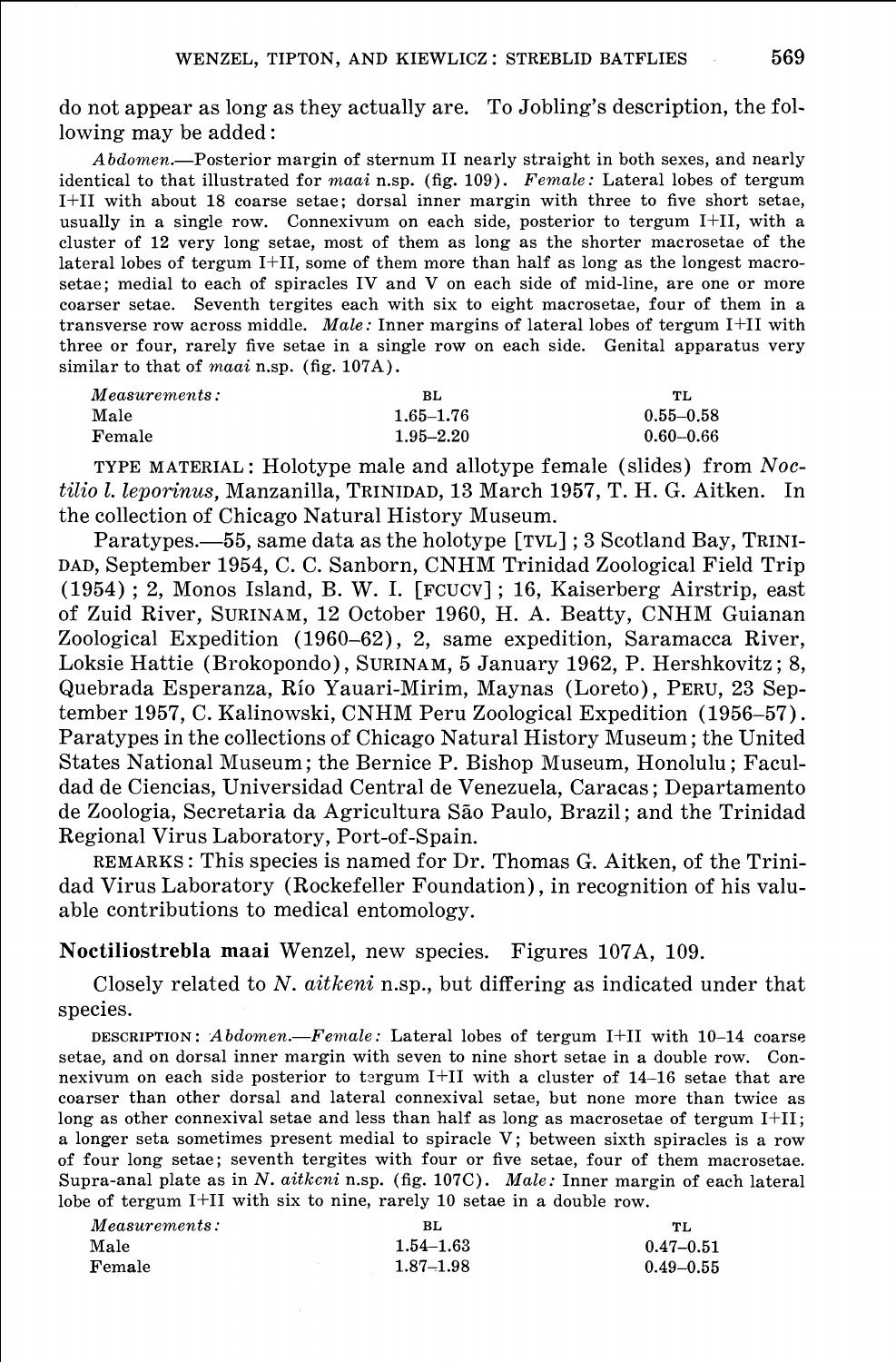**TYPE MATERIAL:** Holotype male and allotype female (slides) from *Noctilio labialis labialis* (host no. 6376), Rio Tuira (Darikn), **3** March 1958, Pedro Galindo. In the collection of Chicago Natural History Museum.

Paratypes.-From *Noctilio labialis labialis:* 19, same data as holotype; **2,** Rio Chucanaque (Darikn), L. H. Dunn **[MCZ]** ; 10, Juan Mina (Canal Zone), 16 August 1945, H. Trapido **[CNHM]** ; 7, Chilibrillo Caves (Panam&), L. H. Dunn **[MCZ].** From *Noctilio labialis:* 7, Playo del Medio (Bolivar), **VENEZUELA,** 19 April 1961, T. Ojastf **[FCUCV].** Paratypes in the collection of Chicago Natural History Museum; the United States National Museum; the Museum of Comparative Zoology at Harvard; the Gorgas Memorial Laboratory ; the Environmental Health Branch, USAFSC at Corozal (Canal



Fig. 109. *Noctiliostrebla maai,* new species, sternum 11. A, male holotype. B, female allotype.

Zone) ; Faculdad de Ciencias, Universidad Central de Venezuela; Departamento da Zoologia, Secretaria da Agricultura, S5o Paulo, Brazil; and the Bernice P. Bishop Museum at Honolulu.

**REMARKS:** This species is named for Dr. Tsing C. Maa, in appreciation of the valuable assistance given by him, and in recognition of his important contributions to our knowledge of the batflies.

## KEY TO PANAMANIAN SPECIES OF *NOCTZLZOSTREBLA*

Median wing vein usually with one or two (rarely none) setae near middle. Posterior margin of sternum **I1** (fig. 109) straight or nearly so, in both sexes, the marginal setae rather uniformly distributed. *Female:* Supra-anal plate much as in *aitkeni*  (fig. 107C) with a pair of short setae on each side, one inserted at middle of lateral margin, the other on dorsal surface of plate at about lateral fourth. *Male:*  Gonapophyses (fig. 107A) similar to those of *aitkeni;* aedeagus with a dorsal subapical spine. Host : *Noctilio labialis labialis* . . . . . . . . . . . . . . . . . . . . . . . *.maai* n.sp. Median wing vein without setae near middle. Posterior margin of sternum I1 broadly emarginate (fig. 106B) in female; outwardly arcuate or angulate (fig. 106A) in the male, the median marginal setae subspiniform and more closely set, so as to form a false ctenidium. *Female:* Supra-anal plate (fig. 107D) typically with a strong seta on each side along lateral margin and a very short one ventral to it. *Male:* Gonapophyses as in fig. 107B; aedeagus without a dorsal subapical spine Host : *Noctilio leporinus nzexicanus* . . . . . . . . . . . . . . . . . . . . . . . . . . . . . . . . . . . *traubi* n.sp.